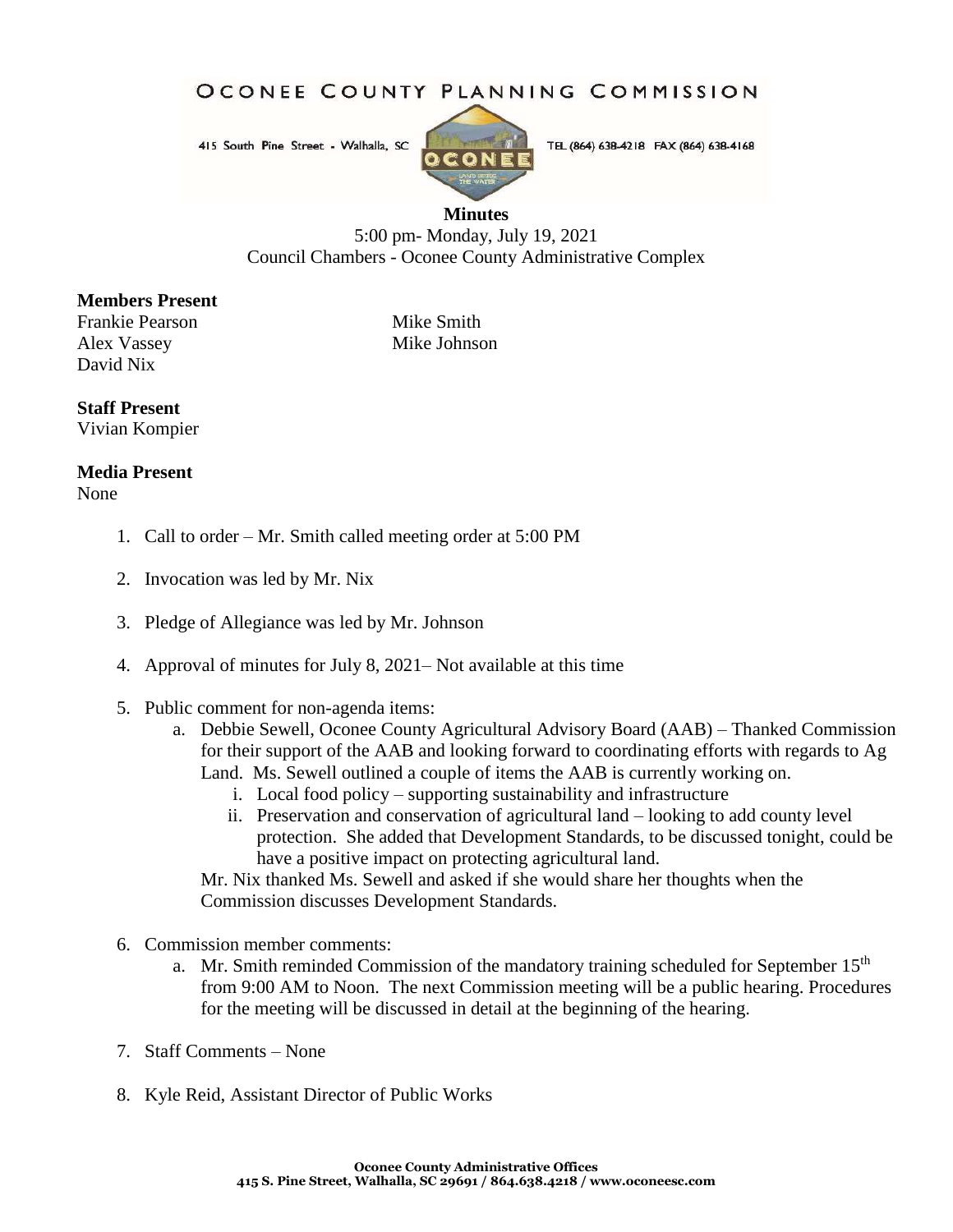- a. Exit 4 Mr. Reid stated that he had no specific knowledge of traffic issue regarding Speedway and the established truck stop off Exit 4. He added that it is his understanding that it is State roads that are impacted by the development, and therefore the onus to correct any issues would fall on the South Carolina Department of Transportation (SCDOT). If a development is off County roads, the County requires a traffic study be completed by the developer so all the impacts of the development can be considered before approval. Mr. Johnson referred to the traffic issues that the Anderson County side of the exit has experienced and wondered if Oconee County can do anything to prevent this from happening with the development of the Speedway. Mr. Reid deferred to the SCDOT. At Mr. Smith's request, Mr. Reid will provide a contact at SCDOT that the Commission can work with to make sure that the concerns that citizens preemptively voiced are considered.
- b. Sidewalks Mr. Reid referenced ordinance *26.3 Public Roads (q) Sidewalks shall not be located within the road right-of-way.* Mr. Johnson explained that safety concerns guided the Commission's questioning the ordinance. Specifically, the safety of CATBus riders who do not have designated pick-up spots or sidewalks to walk along busy roads, like HWY 123. He also noted that there are developments/neighborhoods in the County that have sidewalks. Mr. Reid explained that the ordinance prohibiting sidewalks was adopted in December 2008, so it is possible that sidewalks were included in developments prior to that date. Cost was the driving force behind the ordinance. Mr. Johnson suggested that the Commission could set a policy that would require a developer maintain sidewalks when wanted. Mr. Pearson asked if municipalities have liability insurance to cover accidents involving sidewalks. Mr. Reid declined to speak for municipalities. Mr. Pearson asked if there have been lawsuits against the County for sidewalk trips. Mr. Reid was unaware of any such lawsuits. Mr. Smith asked for confirmation that there is latitude for the Commission to create an option for a developer to include sidewalks. Mr. Reid confirmed, provided they sidewalks meet DOT standards and there is a maintenance plan that does not involve the County.
- c. Intersection of HWY 28 and HWY 188 Mr. Smith asked if Mr. Reid had any knowledge of changes for this intersection. Mr. Reid had no knowledge of planned changes. He believes that it would be a difficult intersection to change due to the presence of the railroad and existing buildings. Mr. Reid also confirmed that the Appalachian Council of Governments would be a helpful resource regarding such issues.
- d. Mr. Pearson asked Mr. Reid what are the County's plans to improve county roads. Mr. Reid said the paving contract should be finalized soon. Mr. Reid added that the he felt there were ample funds available to make some marked improvement to the roads. Additionally, quick fixes like pot holes can be reported on an individual basis. Mr. Pearson asked if there are any objections to added a bike lane to County roads. Mr. Reid had no objections, but explained it would come at cost considering the width of the roads and the topography of the County.
- e. Andy Whiten farmer, represents Young Farmers Ranchers. Mr. Whiten spoke about road safety when moving farm equipment. He identified the three biggest areas of concern as mailboxes sitting too close to road and being a permanent structure, trees hanging over the road, and the absence of a shoulder. Additionally, there are weight limits on several bridges that require them to take a longer and more time consuming route to their fields. Mr. Whiten offered some suggestions.
	- i. Educating the public; need to educate for new and experienced drivers on how to negotiate farm equipment on the roads.
	- ii. Teaming up with those advocating for bike lanes, as a wider road would be beneficial
	- iii. Developing a County Ordinance that prohibits mailboxes that are a permanent structure (i.e. brick, stone).